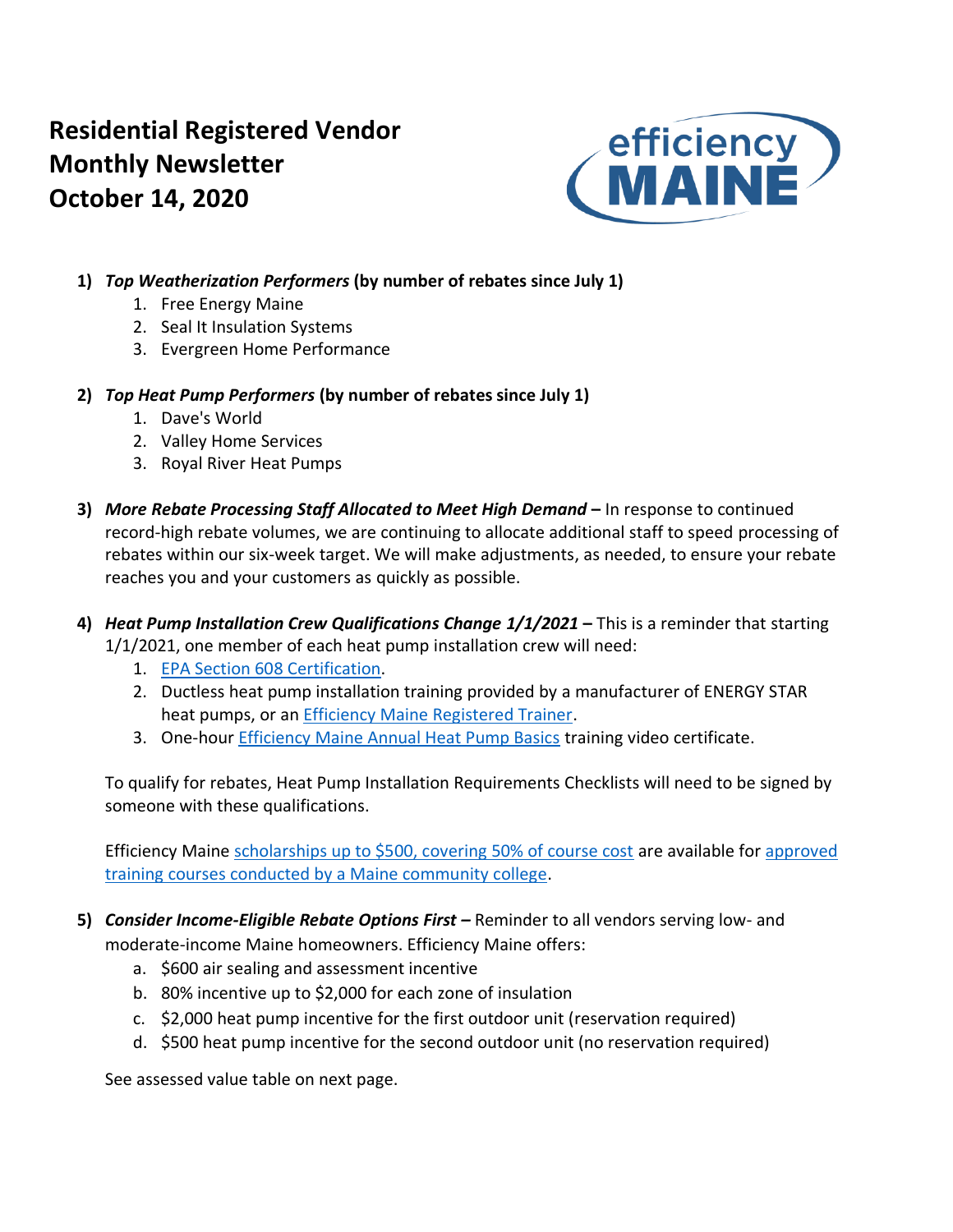For property values (combined property and land) below the thresholds provided in this table:

# **LOW ASSESSED VALUE HOME CAPS**

## **\$80,000**

Aroostook, Somerset, Washington, Piscataquis

## **\$90,000**

Franklin, Oxford, Penobscot

# **\$100,000**

Androscoggin, Kennebec, Waldo, Sagadahoc, Knox, Hancock, Lincoln, York, Cumberland

NOTE: Mainers who receive heating assistance or DHHS benefit also qualify with proof of eligibility.

*TIP: Before moving forward with a heat pump or weatherization installation, check to see if your customer might qualify for the enhanced low- and moderate-income offering.*

**6)** *Heat Pump Installation Training Opportunities* **–** The following courses are being offered by Efficiency Maine Registered Trainers. They qualify for the 1/1/2021 requirement for each heat pump installation crew.

| <b>Dates</b>                                       | <b>Course Title</b> | Location                                                                                   | <b>Registration Information</b> |  |  |  |
|----------------------------------------------------|---------------------|--------------------------------------------------------------------------------------------|---------------------------------|--|--|--|
| $ 11/2/2020 -  $<br>11/6/2020                      |                     | Heat Pump Installation   Maine Energy Marketers Association   Click for Course Information |                                 |  |  |  |
| $\left  \frac{2}{222/2021} - \right $<br>2/26/2021 |                     | Heat Pump Installation   Maine Energy Marketers Association   Click for Course Information |                                 |  |  |  |

- **7)** *Fact of the Month* **–** Last year we rebated a record 8,000 heat pump outdoor units. This year we're on track for twice that amount, processing up to 100 rebates per day.
- **8)** *Sales Tool of the Month* **– New Heat Pump Myths and Facts Brochure Available –** We just created a new brochure that addresses common myths about heat pumps. [Click here](https://www.efficiencymaine.com/docs/Heat-Pump-Myths-and-Facts.pdf) to download it. If you'd like a supply, call us at 866-376-2463. They're free.
- **9)** *Tip From the Field –* Field Inspectors have noted that homeowners repeatedly comment on how helpful it was to hear from their installer two weeks after their heat pump installation.
- **10)** *Rebate Processing Tip –* We recently made changes to the line set pressure test and evacuations section of the [Heat Pump Installation Requirements Checklist.](https://www.efficiencymaine.com/docs/Residential-Heat-Pump-Installation-Checklist.pdf) Please make sure that you're using the current form when submitting claims.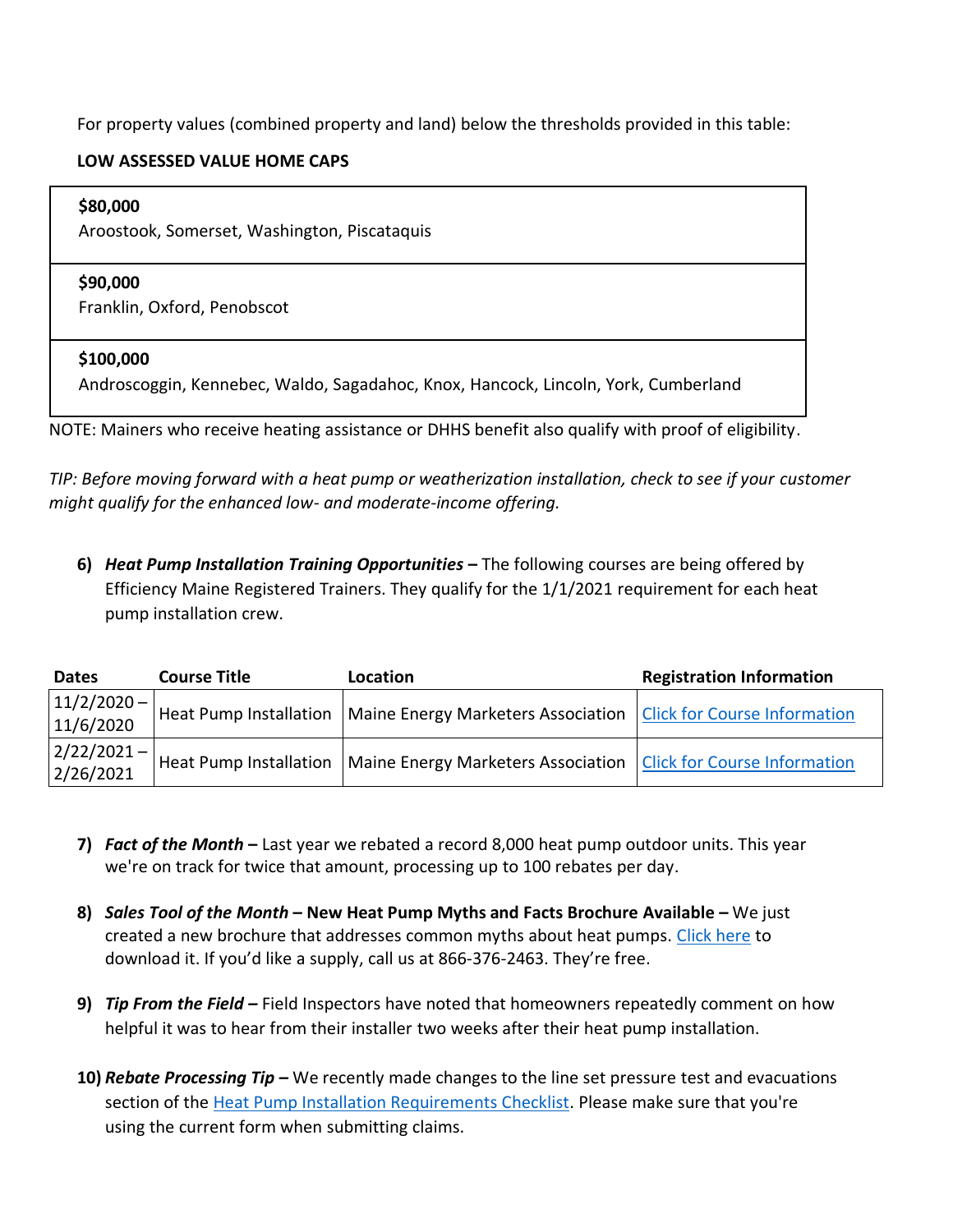#### **PROGRAM RESULTS**

**Energy Loans**







## **HESP Number of Rebates - Last 12 Months**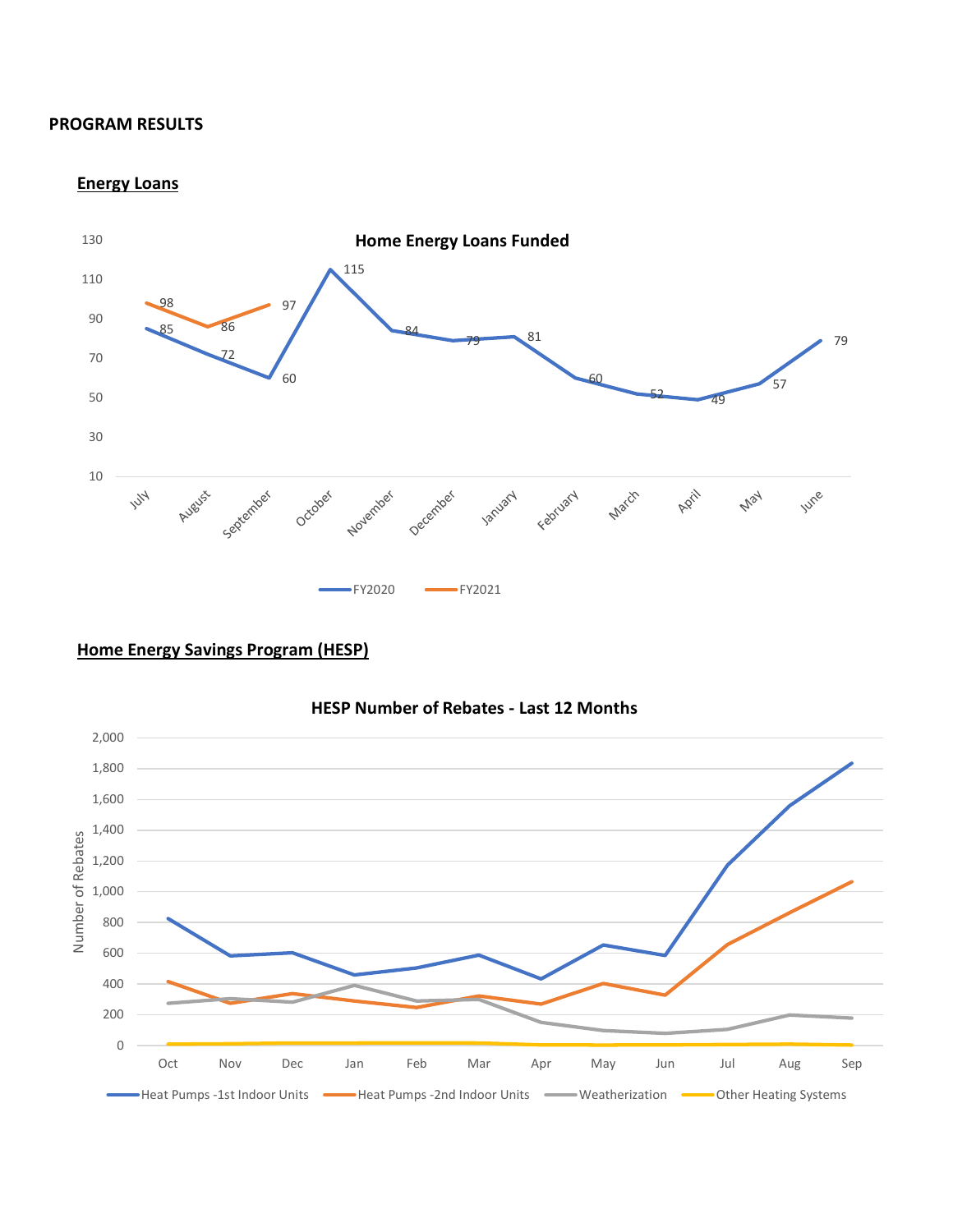| #            | <b>HESP Rebate Type</b>                 | 2019               |            |            | 2020  |     |                |              |                |     |                  |       | Total        |        |
|--------------|-----------------------------------------|--------------------|------------|------------|-------|-----|----------------|--------------|----------------|-----|------------------|-------|--------------|--------|
|              |                                         | Oct                | <b>Nov</b> | <b>Dec</b> | Jan   | Feb | Mar            | Apr          | May            | Jun | Jul              | Aug   | Sep          |        |
| $\mathbf{1}$ | Heat Pumps - 1st<br><b>Indoor Units</b> | 826                | 582        | 603        | 458   | 504 | 588            | 433          | 654            | 586 | 1,171            | 1,558 | 1,835        | 9,798  |
| 2            | Heat Pumps - 2nd<br><b>Indoor Units</b> | 417                | 275        | 337        | 289   | 247 | 323            | 268          | 403            | 327 | 655              | 864   | 1,065        | 5,470  |
| 3            | <b>Air Sealing</b>                      | 94                 | 107        | 114        | 137   | 109 | 113            | 46           | 31             | 20  | 38               | 67    | 58           | 934    |
| 4            | <b>Attic Insulation</b>                 | 81                 | 87         | 86         | 125   | 92  | 94             | 49           | 33             | 26  | 29               | 67    | 57           | 826    |
| 5            | <b>Basement Insulation</b>              | 69                 | 78         | 63         | 103   | 62  | 64             | 34           | 21             | 22  | 24               | 41    | 45           | 626    |
| 6            | Wall Insulation                         | 31                 | 33         | 20         | 26    | 27  | 28             | 22           | 13             | 11  | 14               | 24    | 17           | 266    |
| 7            | <b>Geothermal HP</b>                    | 1                  | 3          | 2          | 5     | 5   | 7              | 4            |                | 1   |                  | 1     | $\mathbf{0}$ | 31     |
| 8            | Pellet Boiler                           | 8                  | 5          | 12         | 6     | 7   | $\overline{2}$ | $\mathbf{1}$ | $\mathfrak{p}$ | 3   | 5                | 8     | 3            | 62     |
|              |                                         | <b>Total 1,527</b> | 1,170      | 1,237      | 1,149 |     | $1,053$ 1,219  |              | 857 1,158      |     | $996 \mid 1,937$ | 2,630 | 3,080        | 18,013 |

**HESP Number of Rebates – Last 12 Months (DETAILS)**

**Fiscal Year-to-Date Rebate Comparisons**

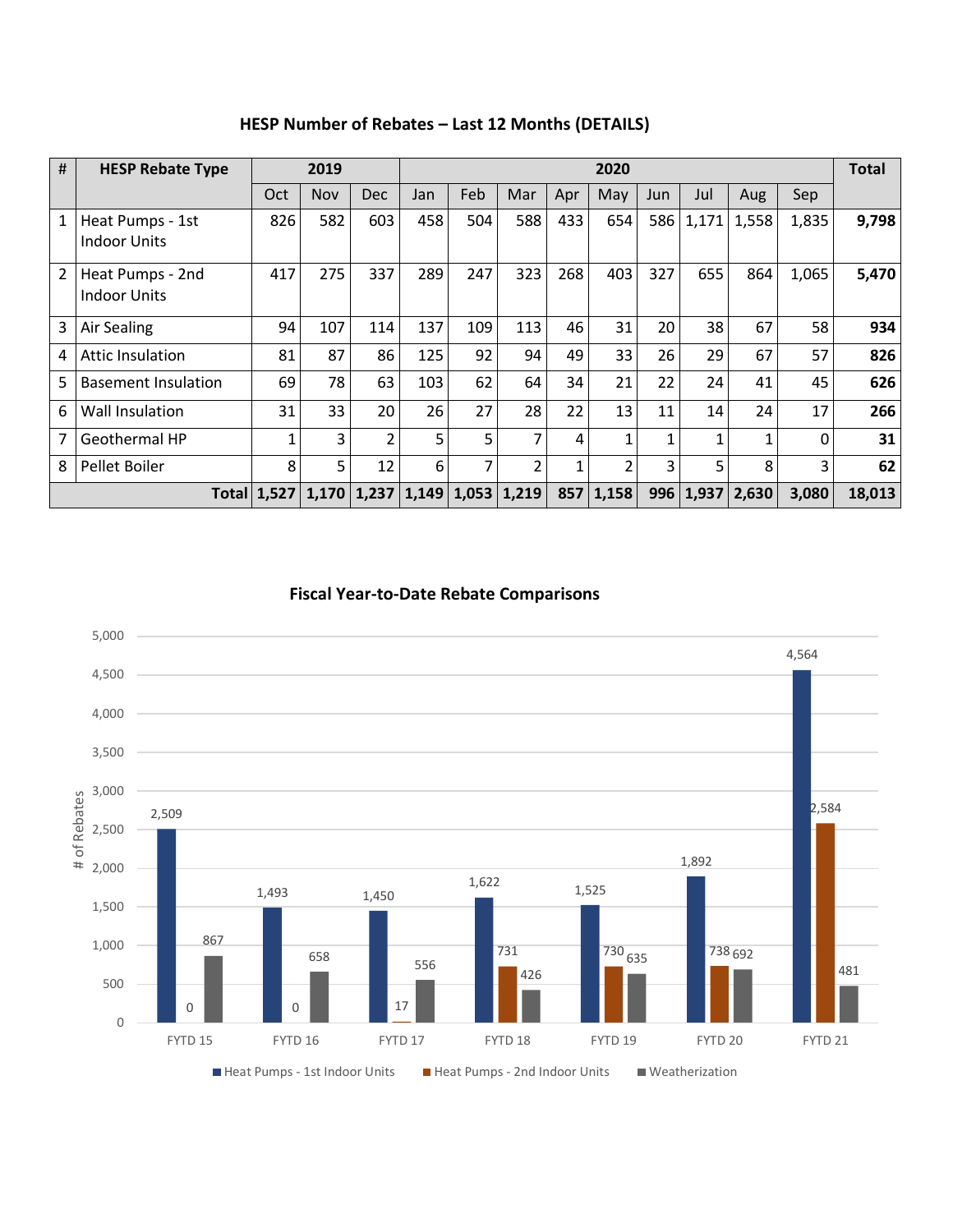| #                               | <b>HESP Rebate Type</b>    | <b>FYTD 15</b> | <b>FYTD 16</b> | FYTD <sub>17</sub> | FYTD <sub>18</sub> | FYTD <sub>19</sub> | <b>FYTD 20</b> | <b>FYTD 21</b> |  |
|---------------------------------|----------------------------|----------------|----------------|--------------------|--------------------|--------------------|----------------|----------------|--|
|                                 | Heat Pumps - 1st           |                |                |                    |                    |                    |                |                |  |
| 1                               | <b>Indoor Units</b>        | 2,509          | 1,493          | 1,450              | 1,622              | 1,525              | 1,892          | 4,564          |  |
|                                 | Heat Pumps - 2nd           |                |                |                    |                    |                    |                |                |  |
|                                 | <b>Indoor Units</b>        | 0              | 0              | 17                 | 731                | 730                | 738            | 2,584          |  |
| 3                               | Air Sealing                | 482            | 332            | 256                | 198                | 256                | 248            | 163            |  |
| 4                               | <b>Attic Insulation</b>    | 177            | 182            | 166                | 129                | 176                | 210            | 153            |  |
| 5                               | <b>Basement Insulation</b> | 173            | 108            | 84                 | 67                 | 131                | 168            | 110            |  |
| 6                               | Wall Insulation            | 35             | 36             | 50                 | 32                 | 72                 | 66             | 55             |  |
|                                 | Geothermal HP              | 17             | 17             | 11                 | 3                  | 3                  | 5              | 2              |  |
| 8                               | Pellet Boiler              | 97             | 23             | 14                 | 5                  | 6                  | 10             | 16             |  |
| <b>Total Measures Installed</b> |                            | 3,490          | 2,191          | 2,048              | 2,787              | 2,899              | 3,337          | 7,647          |  |

# **Fiscal Year-to-Date Rebate Comparisons (DETAILS)**

# **Low Income Program**



#### **Low Income Rebates for Low- and Moderate-Income Mainers**